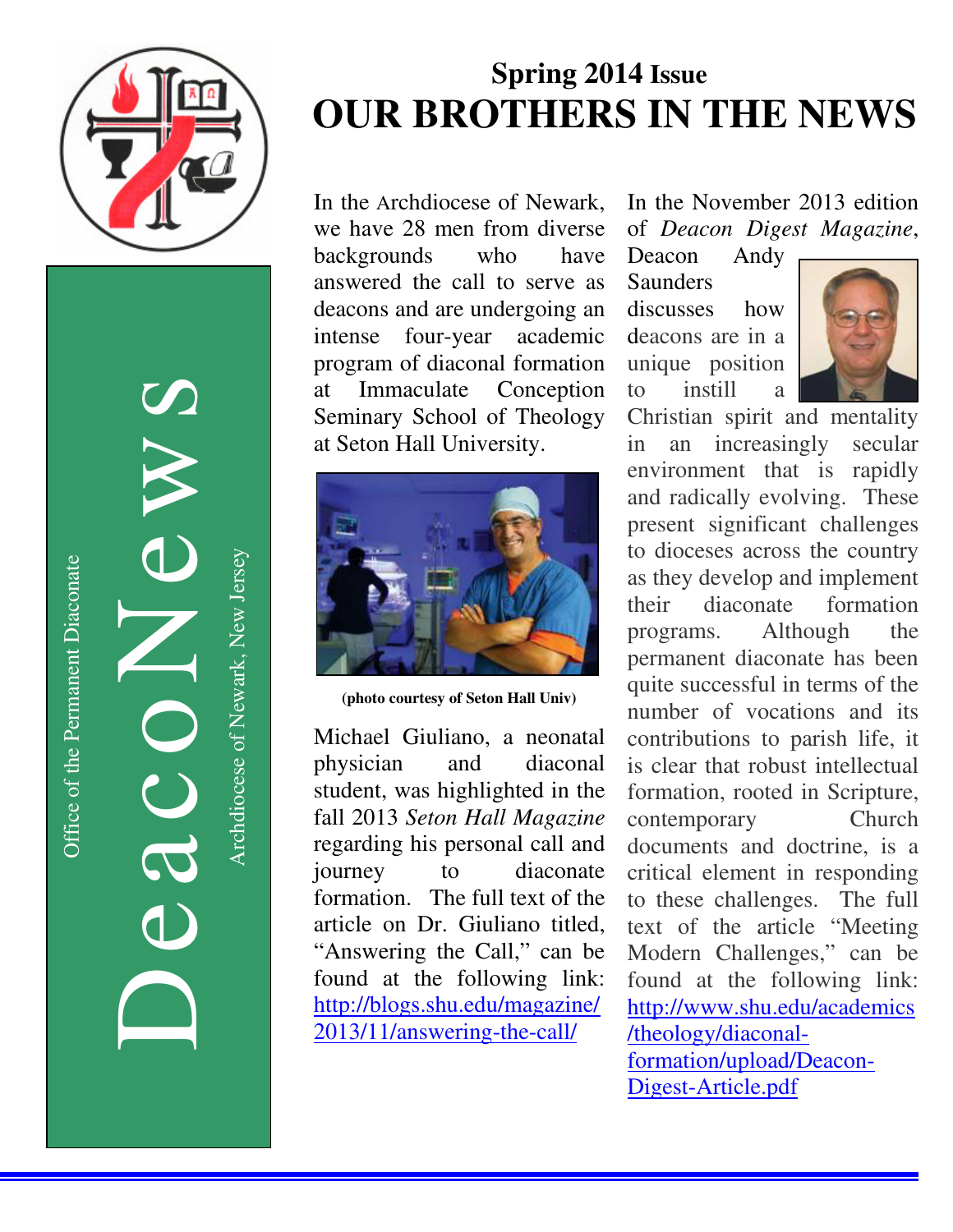

### *Director's Column*  **Deacon John McKenna**

We are blessed in our Archdiocese to have so many gifted men willing to give their life as deacons and deacon candidates. Two of them are illustrated on the front page of this edition of Deacon News, deacon Andrew Saunders and deacon candidate Michael Giuliano.

Deacon Andy Saunders, class of 2011 is the Coordinator of Programs and Co-Director, Catholic Center for Family Spirituality at Immaculate Conception Seminary School of Theology. Andy's article, which was recently published in the Deacon Digest, addresses the important role the deacon is called to serve as in an increasingly secular society. Deacon candidate, Guiliano, is in his second year of formation at Seton Hall University. His full time job is doctor in the neonatal center at Hackensack Regional Medical Center. It is nice to know a man of faith is working in such an important and delicate position. with some of the most vulnerable members of society.

The Men's Commission was well attended by the deacons of the Archdiocese who enjoyed a day of inspiring talks delivered by nationally known speakers. The keynote was given by His Eminence Timothy Cardinal Dolan. Confessions and

Eucharistic Adoration preceded the closing Mass celebrated by Coadjutor Archbishop Bernard A. Hebda.

Two of our brothers, Victor J. Puzio and Raymond A. Shea went home to the Lord this past winter. Please pray for the repose of Deacon Vic's soul and pray for Carol and their children. Also pray for the repose of Raymond A. Shea's soul, ordained in 1976 moved to the Trenton Diocese after serving 19 years in the Archdiocese of Newark, where he served for 16 years from 1995 to 2011.

Fr. James White, Chaplain, Seton Hall Preparatory School, gave an excellent presentation on the Eucharist during our continuing education session in March. He recommended we read the book; "Jesus, and the Jewish Roots of the Eucharist". I have read the book and highly recommend it to you. I think it would be excellent reading during the Easter season.

I hope you and your loved ones have a joyous and blessed Easter season!

Let's keep each other in prayer.

Christ is Risen! He is truly Risen!

### *"BE NOT AFRAID" 2300 men attend THE CATHOLIC MEN'S CONFERENCE*  **March 15, 2014 By Deacon Herb Gimbel Contributing Editor**

Be not afraid was the theme for the Catholic's men's conference this year. Be not afraid indeed to be blessed, inspired, to grow deeper in faith and spirituality. Twenty-three hundred plus men heard the call to be not afraid and came to deepen their faith. People from all walks of life were there at Seaton Hall. This men's Catholic conference was very personal to each and every one of us who attended. I know it was a very special time for a deacon and his son and others who may have brought family members to this spiritual gathering of souls.



The day started at 8:00 am and closed with Mass at 4:00 pm. What was special this year was a break out session for young adults. As we session for young adults. settled in our seats our first speaker was His Eminence Timothy Cardinal Dolan who spoke words of wisdom and joy. Cardinal Dolan spoke of a call to holiness with inspiring anecdotes of faith from St. John Paul II that he referred to as the soul of the world, of Pope Benedict XVI about faith reason and how the Church is all things noble, and of Pope Francis, who represents the heart of the church.

Our other speakers were Fr. Larry Richards, and Mr. Larry Floyd who gave very inspirational talks of faith that touched us all with a personal and spiritual identification. After our lunch break there was the Adoration of



the Blessed Sacrament with the Franciscan Friars of the renewal coupled with Fr. Koch's reflection. The day concluded with Mass with our Coadjutor Archbishop Bernard Hebda who stood in for Archbishop John J.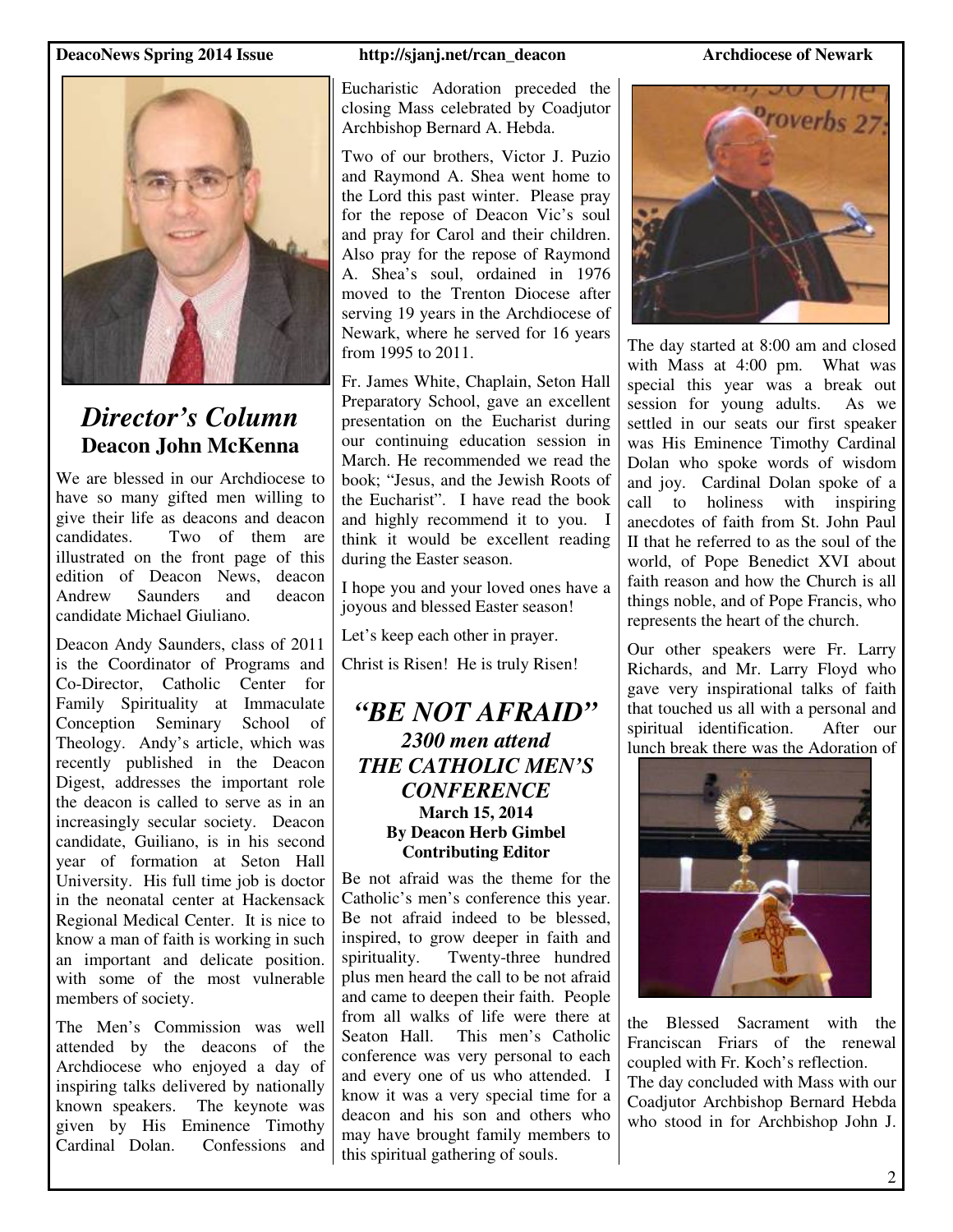Myers, who was not able to attend due to illness.



In my concluding remarks I have to say it was an electrifying atmosphere. The music helped spread the joy and camaraderie throughout the day, the fellowship of our faith and above all the love of our Lord Jesus Christ was present and we were not afraid to share the joy!

## *Wives & Widows Memorial Mass*



### By Mary Stark

A Memorial Mass for all deceased Deacons and Deacons Wives was offered at 11 am on April 26, 2014, at the Archdiocesan Center by Msgr. Bradley. Lunch was provided after Mass, The gathering was graciously coordinated by Mary Stark and Ann DeMaio

## *Deacon Retreats*

The Annual Deacons' Retreat scheduled for October 4, 5, 6 at San Alfonso Retreat House, Long Branch, NJ. More information will be available when scheduling is finalized

### *Please Note*

If you are in need of a new ID card please call Deacon John McKenna 973-497-4125

If you change your e-mail address, send your new e-mail address to the Diaconate office to hongfran@rcan.org and to edcampy@comcast.net.

## **Class of '99 to Celebrate 15th Anniversary**



Ordained on June 5, 1999 by Archbishop Theodore E. McCarrick the class of 1999 has lost Deacons Steve Marchese, Bill Toth, Aart Markenstein and Richard Moore to the Church Triumphant. Remaining in the service of the Lord here on earth celebrating their  $15<sup>th</sup>$  Anniversary are Deacons are: Vince Accardi, Robert Baker, Sr, Vincent Belluscio Jr, Thomas Bulgia, Edward Campanella, Drew Dickson, Bob Fencik, Herb Gimbel, Robert Glasner, Fredrick Kautz, Paul Kliagua, Michael Lydon, Mike Maione, William Mc Dermott, John Mc Keon, Keith Mc Knight, Albert Mc Laughlin, Jerry Rehse, Ralph Savo, Luis Velo, and Joseph Yandoli.

## *A Reflection on Eucharist*

By Deacon Michael York Contributing Editor

The Mass is not just a memory of what happened about 2000 years ago at the Last Supper; it is the celebration of a present reality. Jesus Christ has remained permanently with us in all of his humanity and divinity! "*I will not leave you orphaned; I will come back to you*." (Jn14:18)

When we receive the Body and Blood of Christ, we are transformed to be an agent of the love of Jesus Christ. We are to be Jesus in the world which we live. Do we walk out of Mass a transformed person?...or does it seem like nothing has changed, that is, you can't see any difference in yourself.

We need to ask ourselves some questions first: How much preparation do I put into the Mass, into receiving Jesus in the Holy Eucharist and what am I doing after I receive Jesus?

Just as our body needs food and we wouldn't think of starving ourselves and missing a meal or meals; so too does our soul need food. Our soul needs spiritual "food" and this is the Holy Eucharist. When we miss Mass on Sunday without a compelling reason, we deprive our soul of the food needed to grow spiritually, to grow closer to Jesus Christ, to live a life of love that Jesus calls us to live. When we have Jesus enter the house of our soul, which is soiled by sin, the result is the same; we deprive ourselves of the proper spiritual nourishment for our soul. When we receive Jesus routinely or distracted or spend no time in thanksgiving with Jesus afterwards…our soul is again deprived.

 Furthermore, we deprive others of receiving the love of Jesus Christ, because we are not focused on others, but ourselves. We also set ourselves up for succumbing to temptations easily.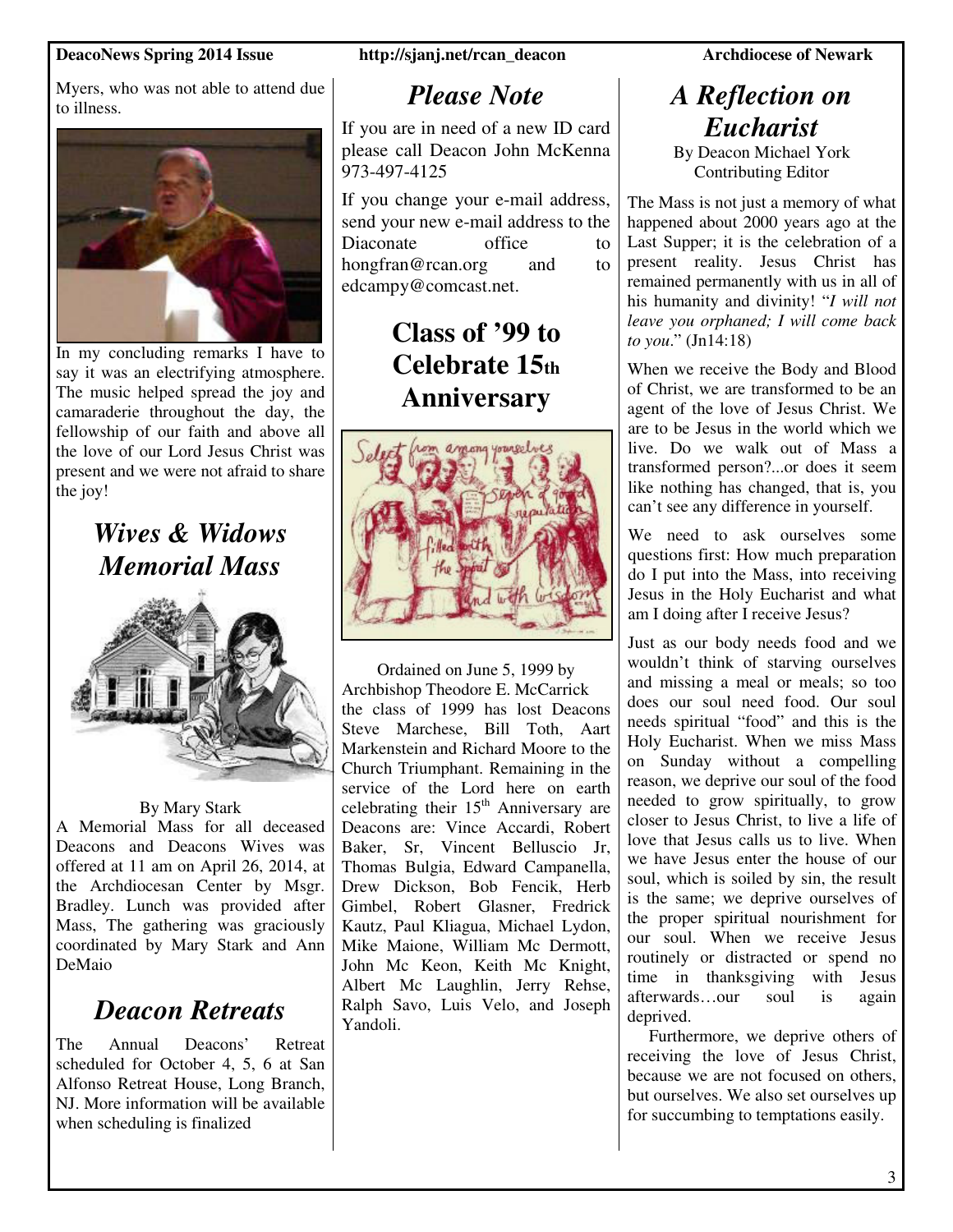Let's receive Jesus with the heart of Mary, as St. Louis de Montfort taught – Jesus seeing the heart of his mother will surely be pleased. Let's entrust our preparation for receiving Jesus to Mary as well.

## *Resource Review*

**If you have resources that you use and feel would be beneficial for the community to be aware of, please let us know so we can highlight them in this new column of the DeacoNews.**  Send submissions for this column to edcampy@comcast.net

**Divorce and Separation Support -**  For those overwhelmed by the pain of grief and loss through separation or divorce and for those in this support ministry see this Christ-centered website. It is designed to assist with the journey that those grieving a loss through separation or divorce travel through.

"There is truly light at the end of the dark tunnel" See: **http://www.catholicsdivorce.com/** 

**Lighthouse Catholic Media** has an excellent selection of CDs for individuals or parish "book racks" See: **http://www.lighthousecatholicmedia. org/**

# *Did You Know?*

The "St Lawrence Deacon's Fund" is a donation supported fund instituted to assist Deacons who are seriously challenged financially. To donate, contact Deacon John McKenna.

The Congress heralding the  $50<sup>th</sup>$ anniversary of the Permanent Diaconate in the United States will take place July 22-26, 2018 in New Orleans. The theme for the congress is: "Christ the Servant: Yesterday, Today, Forever." More information will follow as it becomes available.

*"DEACON VIC" PUZIO CLASS OF 2005* 



Deacon Victor J. Puzio of Rutherford, died on February 24th, 2014, he was 67. Victor was born in Passaic, NJ on February 20th, 1947 to Victor and Lottie (Czesniewski) Puzio, and predeceased by his sister Deborah. Victor was raised in Wallington, and attended Most Sacred Heart of Jesus grammar school; he then attended and graduated from Don Bosco Prep in Ramsey, NJ, class of 1964. He proudly served in the US Army from 1966 to 1972, serving most of his time in Germany. On December 9th, 1967 he married Carol Monkowski, and they have enjoyed 46 years together.

Due to a twist of fate, Vic was late to work at the May Davis Group, 1 World Trade Center, on the day of 9- 11, where many of his friends perished. After coming to terms with the horrible losses, he decided to become a Deacon in the Roman Catholic Church. On June 11th, 2005 Victor was ordained at the Cathedral in Newark, and began serving in his Deaconate Ministry at Most Sacred Heart of Jesus Church. He worked in the financial industry most of his adult life, last working at Meyers Associates

in NYC, retiring in February of 2012. Vic was a founding member of Most Sacred Hearts, Share and Care program, Past President of the Most Sacred Heart Holy Name Society, Past Grand Knight of Most Sacred Heart of Jesus Knights of Columbus Council 3644 in Wallington, and he was the current Faithful Navigator of the Knights of Columbus Fourth Degree, Santa Maria Assembly #663. In addition he served on the MSH Pastoral Council, and was a Clergy Volunteer at the Pastoral Ministries at St. Mary's Hospital in Passaic.

In addition to his deep devotion to his faith, he was an avid supporter of wild life. He enjoyed countless hours of feeding wild life around his home, and tending to his outdoor fish. Victor is survived by his loving and devoted wife, Carol, his son Christopher and spouse Peter Staller, his daughter Nicole Puzio and one grandson Noah Puzio. He will be greatly missed by his extended family and friends and those who fondly called him "Deacon Vic."

# *Deacon Raymond Shea Class of '76*

Raymond A. Shea, 92 of Toms River died Monday April 14, 2014 at his residence. He was born in Newark, NJ April 9, 1922 at his home on 24 Hawkins St., to Thomas and Mary Shea immigrants from Cashel, Ireland, Co. Tipperary. Raymond volunteered to serve his country; joining the U.S. Navy in August 1942. He served until Dec. 4, 1945 aboard the Battleship USS Indiana, which, was in 12 major naval. Battles in the Pacific during WWII.

Deacon Shea returned from duty to join the Newark Fire Dept. in June 1947. Raymond was assigned to Engines' 7 and 9 serving 30 yrs. during the some of the busiest years in Newark Fire Dept. history. Raymond spent 61 years devoted to his beloved wife Eleanor G. Helmstetter and their six children.